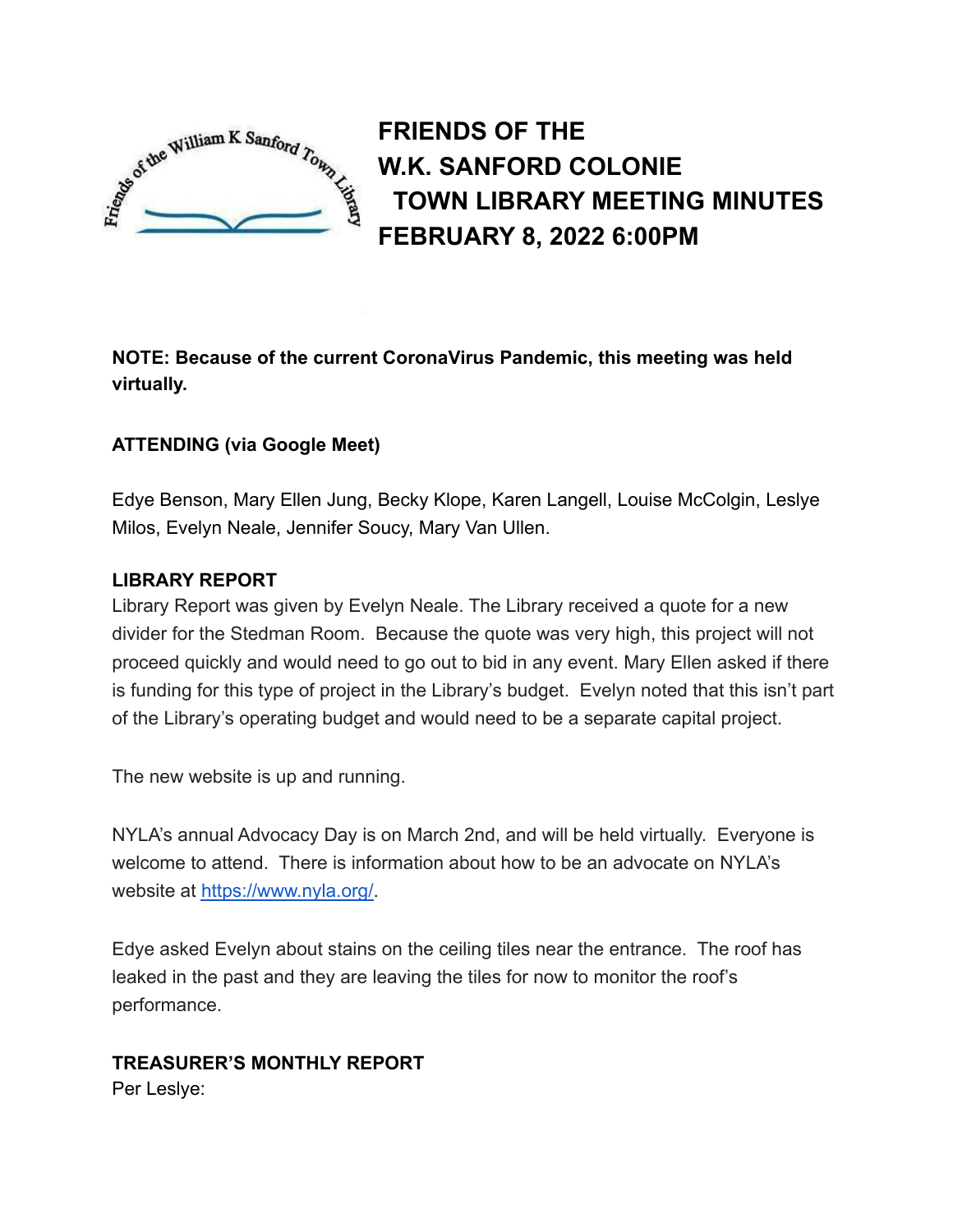The January 2022 report was submitted.

Income: Annual Appeal \$895.00, Square Appeal \$1,895.93, Memberships \$10.00, Square Memberships \$143.21 for Total Income of \$2,944.14. Expenses: Crystal Rock \$186.55, Change for the Hearts fundraiser \$50.00,

Independent Publishers for Career Books \$2,018.04, Postage for Appeal Thank You letters \$2,018.04, Stamps \$5.80, USPS Bulk Mail Permit Renewal \$265, YouTube Music \$14.99 for Total Expenses of \$2,633.76.

The summary of accounts: Checking \$26,781.68, savings \$1,137.24, and five CDs \$51,774.22, giving a grand total of \$79,693.14.

The audit of the Treasurer's report was done. Leslye will file the required tax form.

# **REQUESTS AND EXPENDITURES**

No requests were received this month. The Library staff is evaluating possible requests for museum pass funding.

## **WEBSITE, FACEBOOK, PUBLICITY AND LIBRARY E-NEWSLETTER**

The Library launched a new website. The URL for the Friends page has changed. Mary will get a list of the projects that the Friends have supported during the last year to include in the newsletter.

## **MEMBERSHIP RENEWALS**

The membership renewal letters will go out in February. Several Friends will help with the mailing.

## **LOVE YOUR LIBRARY**

This fundraiser is going well, with good volunteer coverage. Becky sent out an email to all Friends about it and will send a reminder.

## **COMMENTS/SUGGESTIONS**

Evelyn noted that Jeff Madden is the new Town Board liaison to the Library. There have been some changes to the Library Board composition. The Library is working on a new strategic plan and will send out a survey first to groups more familiar with the operation of the Library (Board, staff, Friends) first, and then later to the community.